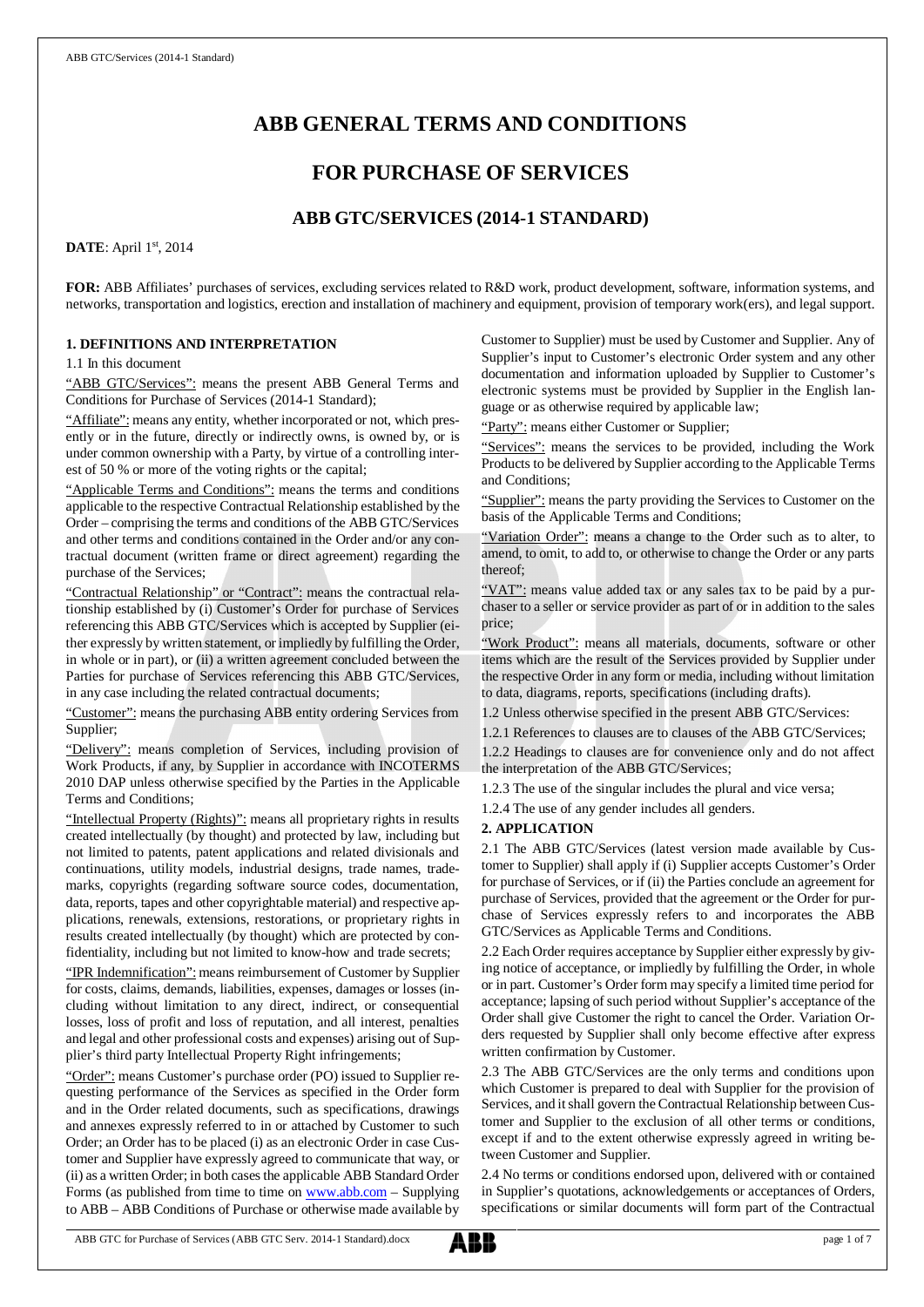Relationship, and Supplier waives any right which it otherwise might have to rely on such other terms or conditions.

2.5 References in the ABB GTC/Services to any statute or statutory provision shall, unless the context otherwise requires, be construed as a reference to that statute or provision as from time to time amended, consolidated, modified, extended, re-enacted or replaced.

### **3. SUPPLIER'S RESPONSIBILITIES**

3.1 Supplier shall provide the Services and deliver the Work Products:

3.1.1 in accordance with the applicable laws and regulations;

3.1.2 in accordance with the quality standards stated under Clause 9.1 and specified in the Order and in the other documents being part of the Contractual Relationship;

3.1.3 free from defects and from any rights of third parties;

3.1.4 on the due date specified in the Order;

3.1.5 in the quantity specified in the Order;

3.1.6 with all skill and care and in accordance with industry best practice.

3.2 Supplier shall not substitute or modify any of the agreed materials used for the provision of the Services or make any changes to the agreed ingredients, the design or other agreed criteria of the Work Products without Customer's prior written approval.

3.3 Supplier shall take care that Work Products are contained or packaged in the manner usual for such Work Products or, where there is no such manner, in a manner adequate to preserve and protect the Work Products until Delivery completion.

3.4 Supplier shall submit invoices in an auditable form, complying with Supplier's and Customer's applicable local mandatory law, generally accepted accounting principles and the specific Customer requirements, containing the following minimum information: Supplier name, address and reference person including contact details (telephone, email etc.); invoice date; invoice number; Order number (same as stated in the Order); Supplier number (same as stated in the Order); address of Customer; quantity; specification of Services supplied; price (total amount invoiced); expenses approved by Customer, but not included in the price (to be specified by amount and category); currency; tax or VAT (amount has to be specified); tax or VAT number; payment terms. 3.5 Invoices shall be issued to Customer as stated in the Order and/or

the Applicable Terms and Conditions, and shall be sent to the invoice address specified in the Order.

3.6 Expenses not agreed in writing by Customer will not be reimbursed.

3.7 Customer may issue Variation Orders to Supplier to alter, amend, omit, add to, or otherwise change ordered Services or parts thereof, and Supplier shall carry out such Variation Orders. Agreed unit prices stated in the Order and/or otherwise agreed between Customer and Supplier shall apply.

3.8 Supplier shall in no event suspend the performance of any Services or the Delivery of Work Products to Customer. In the event of Force Majeure, Clause 16 shall apply.

### **4. CUSTOMER'S RESPONSIBILITIES**

4.1 In consideration of the Services provided by Supplier in accordance with the Applicable Terms and Conditions, Customer shall pay to Supplier the fees or purchase price stated in the Order in accordance with the payment terms specified therein, provided the invoice fulfils the requirements of Clauses 3.4 and 3.5. In the event that the payment terms are determined by mandatory applicable law, such terms shall prevail.

4.2 Customer reserves the right to set off any amount and to withhold payment for Services not provided in accordance with the Applicable Terms and Conditions.

### **5. DELIVERY**

5.1 The Services shall be provided at the agreed place specified in the Order, or, if no such place has been specified, at Customer's address specified in the Order.

5.2 The Work Products shall be delivered in accordance with INCOTERMS 2010 DAP, to the agreed place specified in the Order, or, if no such place has been specified, to Customer's place of business. 5.3 Supplier shall ensure that each Delivery of a Work Product is accompanied by a delivery note, which shall contain the following minimum information (unless required otherwise by Customer): the Order number, date of Order, number of packages and contents, where applicable the customs tariff number of the country of consignment, and, in the case of partial delivery, the outstanding balance remaining to be delivered. For controlled goods, the national export control number must be indicated and, and if the goods are subject to U.S. export regulations, the U.S. Export Control Classification Number (ECCN) must be specified in the delivery note. Proofs of preferential origin as well as conformity declarations and marks of the country of consignment or destination are to be submitted without being requested; certificates of origin upon request.

5.4 Work Products shall be delivered during Customer's business operation hours unless otherwise requested by Customer.

5.5 Upon Delivery of the Work Products, Supplier (or its appointed carrier) shall provide Customer with such export documents as are applicable or necessary together with a delivery note.

5.6 Ownership (title) regarding Work Products shall pass to Customer at Delivery, except if otherwise agreed in writing. For assigning of Intellectual Property in the Work Products arising from the Services Clause 11.1 shall apply.

5.7 Supplier shall invoice Customer upon Delivery in accordance with Clause 3.4 and 3.5, but such invoicing shall be conducted separately from dispatch of the Work Products to Customer.

### **6. ACCEPTANCE**

6.1 Customer shall not be deemed to have accepted any Services until it has had a reasonable time to inspect them following completion or, in the case of a defective performance, until a reasonable time after such defective performance has become apparent. Such reasonable time period shall be determined by the specifics of the Services, the defective performance and the circumstances of the provision of the Services.

6.2 If any Services provided or Work Products delivered to Customer do not comply with Clause 3 (Supplier's Responsibilities), or are otherwise not in conformity with the Order, then, without limiting any other right or remedy that Customer may have under Clause 10 (Remedies), Customer may reject the Services and/or the Work Products, and may request replacement of the Services and/or the Work Products, or recover all payments made to Supplier by Customer.

6.3 Upon Supplier's request Customer shall send written acceptance statement to Supplier.

### **7. DELAY**

If the Delivery of the Services or the Work Products does not comply with the agreed delivery date(s), then, without prejudice to any other rights which it may have under the Contractual Relationship or at law, Customer reserves the right to:

7.1 terminate the Contractual Relationship or the respective Order in whole or in part;

7.2 refuse any subsequent Delivery of Services or Work Products which Supplier attempts to make;

7.3 recover from Supplier any expenditure reasonably incurred by Customer in obtaining the Services or the Work Products in substitution from another supplier;

7.4 claim damages for any additional costs, loss or expenses incurred by Customer which are reasonably attributable to Supplier's failure to provide the Services or to deliver the Work Products on the agreed dates; and

7.5 claim compensation for liquidated damages in addition to the rights provided under Clauses 7.1 to 7.4 if such compensation right is expressly stated in the respective Order.

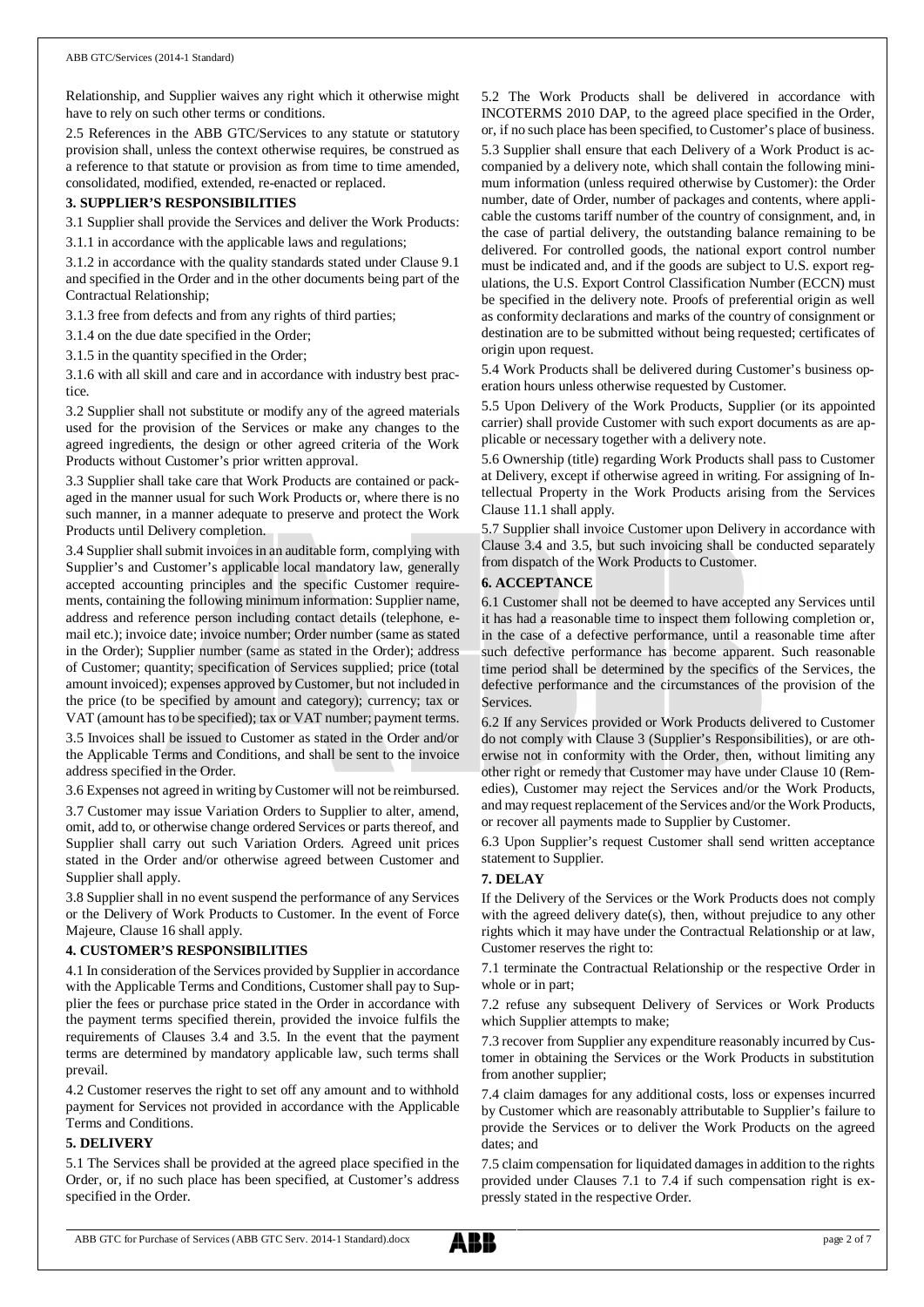### **8. INSPECTION**

8.1 Supplier shall allow Customer and/or its authorised representatives to inspect the Services and to test the Work Products, or parts of them at any time prior to the completion of the Services and/or the Work Products.

8.2 Notwithstanding any inspection or test sampling however conducted, Supplier shall remain fully responsible for the Services' compliance with the Order. This applies whether or not Customer has exercised its right of inspection and/or testing and shall not limit Supplier's obligations under the Order. For the avoidance of doubt, inspection of Services or testing of Work Products by Customer and/or its authorised representatives shall in no event exempt Supplier from or limit Supplier's warranties or liability in any way.

### **9. WARRANTY**

9.1 Supplier warrants that the Services (including Work Products):

9.1.1 comply with all agreed specifications, including all specified material, workmanship and the like, documentation and quality requirements, or in absence thereof are performed in accordance with generally accepted practices, procedures and standards of the respective industry and are fit for the purposes for which Services of the same description type would ordinarily be used, and that the results of the Services maintain the functionality and performance as expected by Customer according to Supplier's information, documentation and statements;

9.1.2 are appropriate and fit for any particular purpose expressly or impliedly made known to Supplier in the Order;

9.1.3 are new and unused (in case of Work Products) at the date of Delivery;

9.1.4 are free from defects and rights of third parties;

9.1.5 possess the qualities which Supplier has held out to Customer as a sample, model or otherwise;

9.1.6 comply with Clause 12 (Compliance with Relevant Law).

9.2 The warranty period shall be twenty four (24) months from acceptance of the Services or the Work Products, if no other time period is stated in the Order or otherwise expressly agreed in writing by the Parties.

9.3 In case of non-compliance with the warranty provided under this Clause, Customer shall be entitled to enforce the remedies provided in Clause 10 (Remedies).

### **10. REMEDIES**

10.1 In case of breach of warranty under Clause 9 (Warranty) or if Supplier otherwise fails to comply with any of the Applicable Terms and Conditions, Customer shall give notice in writing to Supplier of such breach of warranty and provide Supplier an opportunity to swiftly remedy it. If no Supplier action to remedy such breach has been taken within forty eight (48) hours of receiving such Customer notification, Customer shall be entitled to any one or more of the following remedies at its own discretion and at Supplier's expense:

10.1.1 to give Supplier another opportunity to carry out any additional work necessary to ensure that the Applicable Terms and Conditions are fulfilled;

10.1.2 to carry out (or to instruct a third party to carry out) any additional work necessary to make the Services comply with the Applicable Terms and Conditions;

10.1.3 to obtain immediate replacement of the defective Services by Services conforming with the Applicable Terms and Conditions without defects;

10.1.4 to refuse to accept any further Services, but without relieving Supplier from its liability for the defective Services;

10.1.5 to claim such damages as may have been sustained by Customer as a result of Supplier's breaches of the Applicable Terms and Conditions, statutory duty or any applicable law;

10.1.6 to claim liquidated damages expressly provided in the Order;

10.1.7 to terminate the Contractual Relationship or the respective Order in accordance with Clause 15.2.

10.2 In the event that Clauses 10.1.1, 10.1.2 or 10.1.3 apply, the entire warranty period of Clause 9.2 shall be restarted.

10.3 The rights and remedies available to Customer and contained in the Applicable Terms and Conditions (including, but not limited to the ABB GTC/Services) are cumulative and are not exclusive of any rights or remedies available at law or in equity.

### **11. INTELLECTUAL PROPERTY**

11.1 Supplier assigns herewith to Customer full ownership rights in and to any Intellectual Property in the Work Products arising from the Services for the full duration of such rights, wherever in the world enforceable. Supplier further agrees to execute, upon Customer's request and at its cost, all further documents and assignments and do all such further things as may be necessary to perfect Customer's ownership title to the Intellectual Property or to register Customer as owner of the Intellectual Property with any registry, including but not limited to governmental registration authorities or private registration organisations.

11.2 The Intellectual Property Rights in any Work Products created by or licensed to Supplier prior to the respective Order or outside of such Order, and any subsequent modifications to the same ("Pre-Existing Works") will remain vested in Supplier or the respective third party owner. To the extent that Pre-Existing Works are embedded in any Work Products delivered by Supplier, Customer and its Affiliates shall have a worldwide, irrevocable, perpetual, transferrable, non-exclusive, royalty-free licence with rights to sublicense to use the Pre-Existing Works as part of such Work Products, including the right to further improve, develop, market, distribute, sub-license, exploit or otherwise use the Work Products containing such Pre-Existing Works. Supplier shall not be prevented or restricted by this ABB GTC/Services from using its own know-how or its Pre-Existing Works in the course of providing the Services.

11.3 In the event that the Services provided and/or Work Products delivered by Supplier infringe any third party Intellectual Property Rights, Supplier shall, notwithstanding anything provided to the contrary or otherwise contained in the Applicable Terms and Conditions (including, but not limited to the ABB GTC/Services), provide IPR Indemnification to Customer. The IPR Indemnification applies whether or not Supplier may have been negligent or at fault and does not limit any further compensation rights of Customer. Supplier's obligation to indemnify Customer as provided under this Clause shall not apply if and to the extent the liability or damage was caused by Customer's own pre-existing Intellectual Property Rights contributed to, or implemented into the Work Products and/or the Services provided by Supplier.

11.4 If any infringement claim is made against Customer, Customer may without prejudice to its rights under Clause 11.3 also request at its discretion and at Supplier's cost that Supplier (i) procures for Customer the right to continue using the Work Products and/or the Services; (ii) modifies the Work Products and/or the provision of the Services so that they cease to be infringing; or (iii) replaces the Work Products and/or the Services so that they become non-infringing.

11.5 In the event Supplier cannot fulfil Customer's above request, Customer shall be entitled to terminate the Contractual Relationship or the respective Order, to reclaim all sums which Customer has paid to Supplier thereunder and to claim compensation in accordance with Clause 11.3 and for any other costs, losses or damages incurred whatsoever.

### **12. COMPLIANCE WITH RELEVANT LAW**

12.1 The Services covered by the Applicable Terms and Conditions shall be provided by Supplier in compliance with all relevant legislation, regulations, and codes of practice, guidance and other requirements of any relevant government or governmental agency applicable to Supplier. To the extent that such regulations are advisory rather than mandatory, the standard of compliance to be achieved by Supplier shall

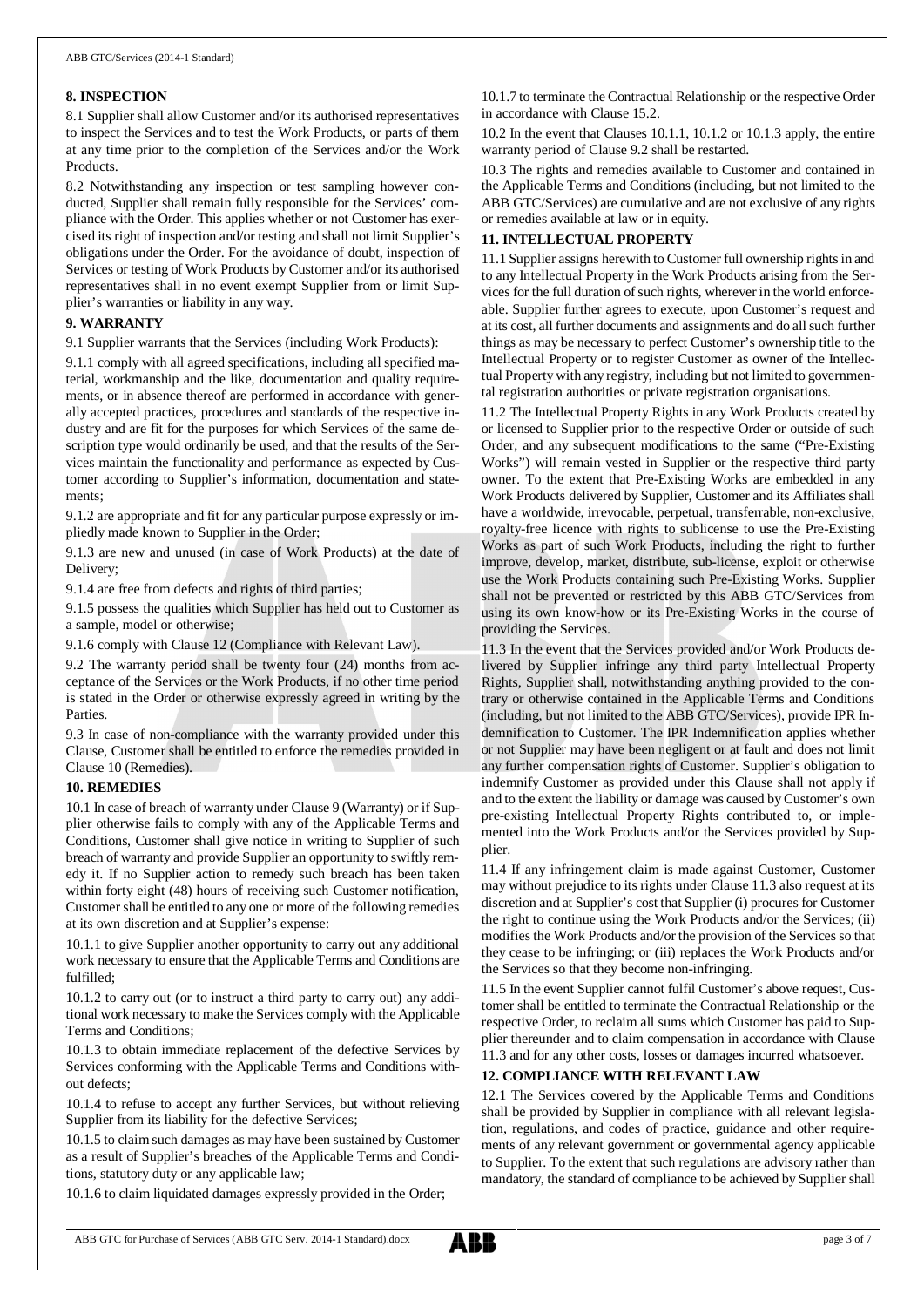be in compliance with the generally accepted best practice of the relevant industry.

12.2 Each Party warrants that it will not, directly or indirectly, and that it has no knowledge that the other Party or any third parties will, directly or indirectly, make any payment, gift or other commitment to its customers, to government officials or to agents, directors and employees of a Party, or any third party in a manner contrary to applicable laws (including but not limited to the U. S. Foreign Corrupt Practices Act and, where applicable, legislation enacted by member states and signatories implementing the OECD Convention Combating Bribery of Foreign Officials), and shall comply with all relevant laws, regulations, ordinances and rules regarding bribery and corruption. Nothing in this ABB GTC/Services shall render either Party or any of its Affiliates liable to reimburse the other for any such consideration given or promised.

12.3 Either Party's material violation of any of the obligations contained in this Clause 12 (Compliance with Relevant Law) may be considered by the other Party to be a material breach of the respective Contractual Relationship between the Parties, and shall entitle such Party to terminate the Contractual Relationship with immediate effect and without prejudice to any further right or remedies under such Contractual Relationship or applicable law.

12.4 Notwithstanding anything to the contrary stated in any Applicable Terms and Conditions, Supplier shall, without any limitations, indemnify and hold harmless Customer from and against any claim, proceeding, action, fine, loss, cost and damages arising out of or relating to any such violation of the above mentioned obligations, the termination of the respective Contractual Relationship, and any noncompliance with export control regulations, and Supplier shall compensate Customer for all losses and expenses whatsoever resulting therefrom.

12.5 Supplier herewith acknowledges and confirms that it has received a copy of ABB's Code of Conduct and ABB's Supplier Code of Conduct or has been provided information on how to access the ABB Codes of Conduct online ([www.abb.com](http://www.abb.com/) – Integrity – Code of Conduct). Supplier agrees to perform its contractual obligations under the Applicable Terms and Conditions and the respective Contractual Relationship with substantially similar standards of ethical behaviour as stated in the above mentioned ABB Codes of Conduct.

12.6 Supplier and its sub-contractors must comply with the ABB Lists of Prohibited and Restricted Substances and with the reporting and other requirements regarding Conflict Minerals and all other employment, safety, health, environmental and quality requirements made available under [www.abb.com](http://www.abb.com/) – Supplying to ABB – Doing Business with ABB or otherwise and shall provide Customer with respective documents, certificates and statements if requested. Any statement made by Supplier to Customer (whether directly or indirectly, e. g. where applicable via the ABB Supplier Registration and Pre-Qualification System) with regard to materials used for or in connection with the Services and/or Work Products will be deemed to be a representation under the Contract.

12.7 Supplier represents and warrants that it is knowledgeable with, and is and will remain in full compliance with all applicable export and import laws, regulations, instructions, and policies, including, but not limited to, securing all necessary clearance requirements, export and import licenses and exemptions from, and making all proper filings with appropriate governmental bodies and/or disclosures relating to the provision of services, the release or transfer of goods, hardware, software and technology to non U.S. nationals in the U.S., or outside the U.S., the release or transfer of technology and software having U.S. content or derived from U.S. origin software or technology.

12.8 No goods or services included in the Services and/or Work Products shall originate from any company or country listed in any relevant boycott list issued by the authority in the country where the goods or services shall be used or an authority otherwise having influence over the equipment and material forming part of the Services and/or Work

Products. If any of the Services and/or Work Products is or will be subject to export restrictions, it is Supplier's responsibility to promptly inform Customer in writing of the particulars of such restrictions.

12.9 Supplier shall indemnify and hold Customer harmless for all claims, demands, losses, damages, costs, fines, penalties, attorney's fees and all other expenses arising from export restrictions concealed by Supplier. With respect to export restrictions solely attributable to Customer's use of the Services and/or Work Products, the now said warranty shall only apply to the extent Supplier has knowledge of or reasonably should have been aware of such use.

12.10 Supplier must indicate the customs tariff numbers of the country of consignment for all Services and/or Work Products. For controlled Services and/or Work Products, the national export control numbers must be indicated and, if the Services and/or Work Products are subject to U.S. export regulations, ECCN or ITAR classifications. Proofs of preferential origin as well as conformity declarations and marks of the country of consignment or destination are to be submitted without being requested; certificates of origin upon request.

# **13. CONFIDENTIALITY AND DATA PROTECTION**

13.1 Supplier is obliged to observe secrecy regarding any data or information acquired during the fulfilment of the Contract irrespective of whether such data or information relates to Customer, its Affiliates or their respective customers or suppliers ("Customer Data"). This includes in particular, but is not limited to, all technical or commercial know-how, drawings, specifications, inventions, processes or initiatives which are of a confidential nature. To safeguard this,

13.1.1 Supplier shall process or use Customer Data only in accordance with Customer's instructions and with all applicable laws and regulations; for the avoidance of doubt, processing in accordance with the Contract shall be considered to be an instruction from Customer;

13.1.2 Supplier shall not (i) use Customer Data for any other purposes than for providing the Services, or (ii) reproduce Customer Data in whole or in part in any form except as may be required to fulfil its obligations under the Contract; (iii) disclose Customer Data nor grant access to such data to any third party without Customer's prior written consent; no third parties in the meaning of this provision are subcontractors approved by Customer;

13.1.3 Supplier shall take appropriate measures suited to the type of Customer Data to be protected (i) to prevent unauthorised persons from gaining access to data processing systems with which Customer Data are processed or used, (ii) to prevent data processing systems from being used without authorisation, (iii) to ensure that persons entitled to use a data processing system have access only to the data to which they have a right of access, and that Customer Data cannot be read, copied, modified or removed without authorisation in the course of processing or use and after storage, (iv) to ensure that Customer Data cannot be read, copied, modified or removed without authorisation during electronic transmission or transport, and that it is possible to monitor and establish to which bodies the transfer of Customer Data by means of data transmission facilities is envisaged, (v) to ensure that it is possible to monitor and establish whether and by whom Customer Data have been entered into data processing systems, modified or removed, (vi) to ensure that, in the case of commissioned processing of Customer Data, the data are processed strictly in accordance with the instructions of Customer, (vii) to ensure that Customer Data are protected from accidental or unlawful destruction or loss, (viii) to ensure that data collected for different purposes can be processed separately. Supplier shall document the implementation of the technical and organizational measures in detail and shall present this to Customer for review upon request. Where this review raises the need for amendments, these must be applied amicably;

13.1.4 Supplier shall ensure and prove that those members of its staff who may come into contact with Customer Data in the course of fulfilling their tasks are subject to the same obligation to confidentiality

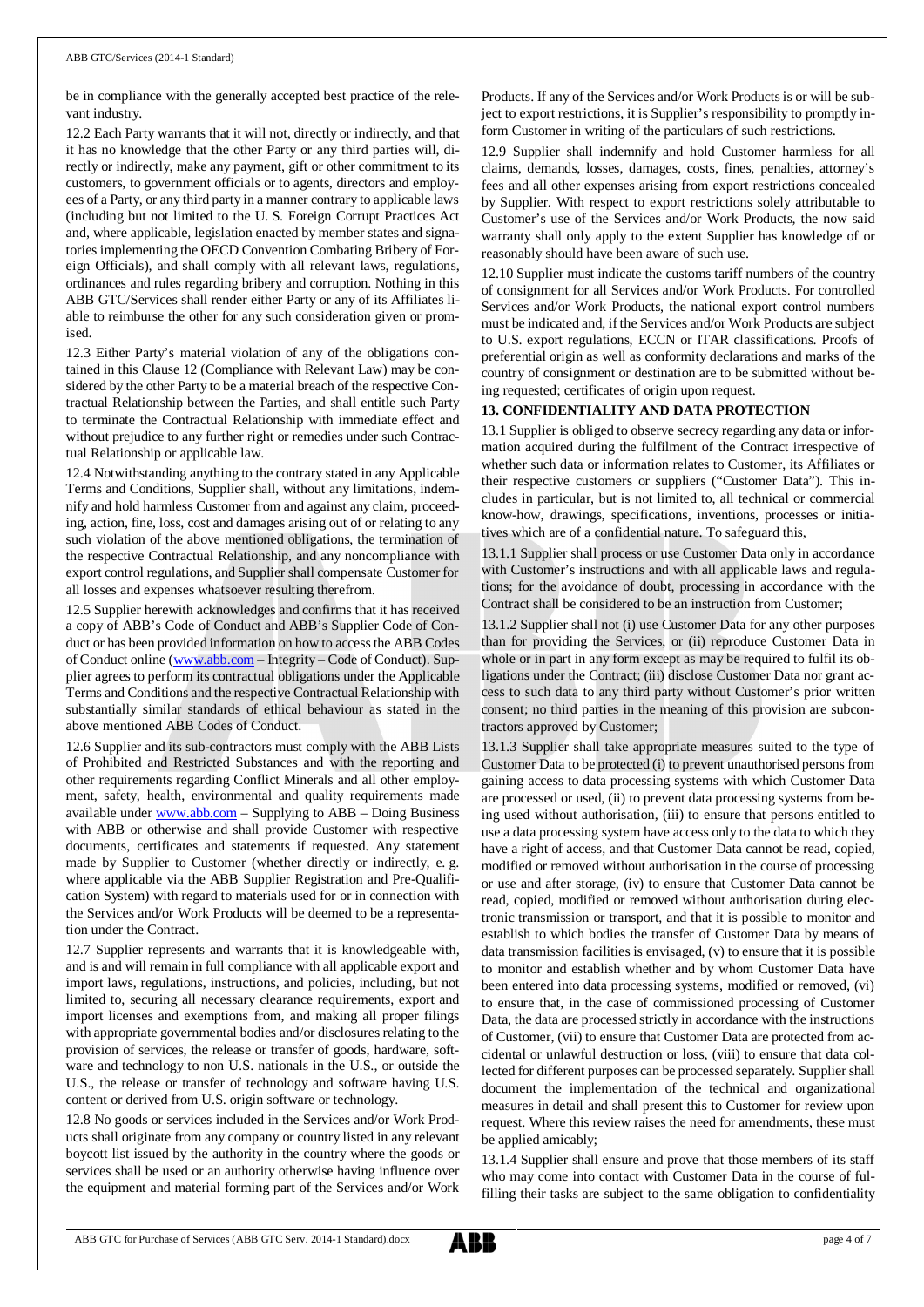as applicable to Supplier. Supplier shall confirm this in writing upon Customer's request. Customer may verify compliance with the technical and organisational measures undertaken by Supplier any time upon reasonable notice;

13.1.5 The commissioning of subcontractors requires Customer's previous written consent. This applies also in those instances when one subcontractor is replaced by a subsequent one. The contracts awarded by Supplier to its subcontractors are to be formulated in such a manner that they meet the requirements regarding confidentiality and data protection agreed upon in the Contract. Supplier shall provide Customer with information on the essentials of such contracts and on the measures implemented by the subcontractors to fulfil their obligations regarding confidentiality and data protection. If requested by Customer, Supplier shall present its respective contractual documents for the former to examine. Supplier shall ensure that Customer has the same rights to monitor the subcontractors as Customer has to monitor Supplier. Subcommissions in the meaning of this provision do not include ancillary services ordered by Supplier from third parties which are not directly related to Customer, such as telecommunications services, maintenance and user support, cleaning, auditing or the disposal of data media. Even where ancillary services are taken from third parties, Supplier must however ensure confidentiality and undertake monitoring activities.

13.2 The obligation to confidentiality does not apply to such data (i) whose disclosure is required for the fulfilment of the Contract; (ii) which are publicly known at the time Supplier receives them or which subsequently become publicly known through no action of Supplier itself; (iii) which were already known to Supplier prior to its initial activity for Customer and for which no duty to observe secrecy applies; (iv) which is made accessible to Supplier by third parties and for which no duty to observe secrecy applies or (v) which Supplier is obliged to disclose by mandatory law or by legally binding instruction of a court of law or a public authority. Insofar as Supplier wishes to invoke one of the above exceptions, the burden of proof for the existence of the factual preconditions for such exception shall lie with Supplier.

13.3 Supplier shall not retain any Customer Data for longer than necessary to carry out the Services or than determined by Customer. Immediately after termination of the Contract or at any time on Customer's demand, Supplier shall, at the choice of Customer, immediately deliver to Customer all copies of such data provided by Customer to Supplier for the purposes of the Contract or received otherwise by Supplier while carrying out the Services and/or delete securely all Customer Data from its database. Supplier shall certify to Customer that it has not retained any copies of Customer Data with a written confirmation of destruction. Such confirmation shall be signed by duly authorized signatories of Supplier.

13.4 With regard to any data or information belonging to Customer or its Affiliates relating to an identified or identifiable individual or legal entity or any other entity which is subject to applicable data protection or privacy laws and regulations or being qualified as Personally Identifiable Information within the meaning of the applicable laws ("Personal Data"), Supplier will comply with all applicable data protection and privacy laws and regulations. In addition to the other stipulations in this Clause 13 the following applies:

13.4.1 Supplier shall not process Personal Data in or transfer Personal Data to a country with a level of data protection that is not at least equivalent with the level of data protection that applies within the country of origin of the Personal Data without Customer's prior written consent. Upon Customer's request and where required by applicable law, in particular if Customer or its Affiliates are located in Switzerland or in a country which is a Member State of the European Union (EU) or another signatory to the Agreement on the European Economic Area (EEA), Supplier agrees to enter into a separate data transfer agreement (EU Standard Contractual Clauses/Swiss Data Processing Agreement) with Customer and/or its Affiliates for the transfer of Personal Data to third countries.

13.4.2 Supplier shall inform Customer without delay about serious incidents arising in the course of normal operations, suspicions of breaches of data privacy or other irregularities regarding the processing of Customer's or its Affiliates' Personal Data. In such cases Supplier and Customer shall agree on the further handling of the Personal Data. Supplier shall inform Customer without delay about checks performed and measures taken by a supervisory authority. This also applies regarding investigations into administrative or criminal offences.

13.4.3 Supplier will comply with any request by Customer to access, correct, block or delete Personal Data insofar as Customer is obliged to such request by law.

13.4.4 In case the legislation of a country in which Supplier provides its Services to Customer or its Affiliates requires a contract governing data privacy topics which are not covered by this Clause 13, Supplier agrees to enter into such contract.

13.5 Supplier agrees that Customer shall be allowed to provide any information received from Supplier to any other ABB Affiliate.

13.6 The obligation to Confidentiality and Data Protection exists for an indefinite period of time and therefore this Clause 13 shall survive the expiration or termination of the Contract for any reason.

## **14. LIABILITY AND INDEMNITY**

14.1 Without prejudice to applicable mandatory law, Supplier shall compensate/indemnify Customer for all damages and losses in connection with the Services whether or not Supplier may have been negligent or at fault (i) for Supplier's breaches of the Applicable Terms and Conditions, and (ii) for any claim, except for IPR Indemnification for which Clause 11 (Intellectual Property Right Infringements) exclusively applies, made by a third party (including employees of Supplier) against Customer in connection with the Services and to the extent that the respective liability, loss, damage, injury, cost or expense was caused by, relates to or arises from the Services delivered by Supplier and/or its sub-contractors. Upon Customer's request Supplier shall defend Customer against any third party claims arising out of or in connection with the Services.

14.2 Supplier shall be responsible for the control and management of all of its employees, its suppliers and/or its sub-contractors, and it shall be responsible for the acts, omissions, negligence or obligations of any of its employees, suppliers and/or sub-contractors, its agents, servants or workmen as fully as if they were the acts, omissions, negligence or obligations of Supplier.

14.3 The provisions of this Clause 14 (Liability and Indemnity) shall survive any performance, acceptance or payment pursuant to this ABB GTC/Services and shall extend to any substituted or replacement Services delivered by Supplier to Customer.

14.4 Unless otherwise expressly stated in the respective Order, Supplier shall maintain in force, and upon request provide evidence of, adequate general liability insurance, statutory worker's compensation/employer's liability insurance and where applicable goods transit insurance with reputable and financially sound insurers. Nothing contained in this Clause 14 (Liability and Indemnity) shall relieve Supplier from any of its contractual or other legal liabilities. The insured amount cannot be considered nor construed as limitation of liability.

14.5 Customer reserves the right to set off any claims under the Order against any amounts owed to Supplier.

# **15. TERM AND TERMINATION**

15.1 The Contractual Relationship between the Parties or an Order placed under the ABB GTC/Services may be terminated for convenience in whole or in part by Customer upon giving Supplier thirty (30) calendar days written notice, unless otherwise expressly stated in the relevant Order. In such event Customer shall pay to Supplier the value of the already performed Services and proven direct costs reasonably incurred by Supplier for the unperformed Services, however in no event

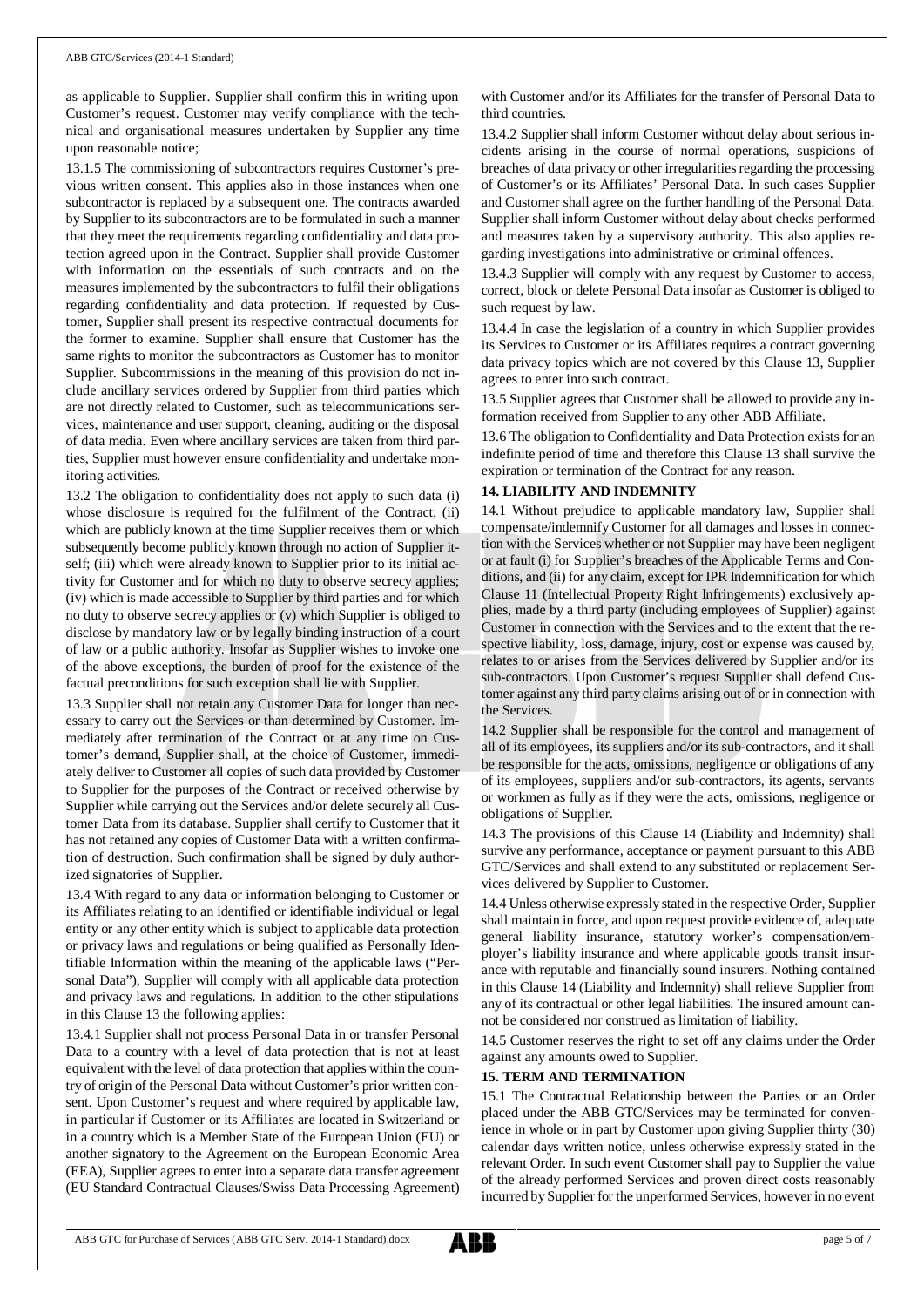more than the agreed purchase price for the Services under the respective Order. No further compensation shall be due to Supplier. Compensation for any expenditures and materials made with regard to the unperformed Services shall be expressly excluded.

15.2 In the event of Supplier's breach of the Applicable Terms and Conditions, such as e. g. a breach of warranty, Customer shall be entitled to terminate the respective Contractual Relationship or an Order placed under the ABB GTC/Services if Supplier fails to take adequate and timely actions to remedy a breach as requested by Customer in accordance with Clause 10 (Remedies). In such event, Customer shall have no obligation to compensate Supplier for the already performed Services and Supplier shall be obliged to pay back to Customer any remuneration received from Customer for the performed Services.

15.3 Customer shall have the right to terminate the Order and/or Contractual Relationship with immediate effect forthwith by notice in writing to Supplier in the event that an interim order is applied for or made, or a voluntary arrangement approved, or a petition for a bankruptcy order is presented or a bankruptcy order is made against Supplier or any circumstances arise which entitle the court or a creditor to appoint a receiver, administrative receiver or administrator or to present a winding-up petition or make a winding-up order or other similar or equivalent action is taken against or by Supplier by reason of its insolvency or in consequence of debt.

15.4 Upon termination Supplier shall immediately and at Supplier's expense safely return to Customer all respective Customer property (including any documentation, data, and applicable Intellectual Property) and Customer information then in Supplier's possession or under Supplier's control and provide Customer with the complete information and documentation about the already performed Services.

#### **16. FORCE MAJEURE**

16.1 Neither Party shall be liable for any delay in performing or for failure to perform its obligations under a respective Order if the delay or failure results from an event of "Force Majeure". For clarification, Force Majeure means an event that was not foreseeable by the affected Party at the time of execution of the respective Order, is unavoidable and outside the control of the affected Party, and for which the affected Party is not responsible, provided such event prevents the affected Party from performing the obligations under the respective Order despite all reasonable efforts, and the affected Party provides notice to the other Party within five (5) calendar days from occurrence of the respective event of Force Majeure.

16.2 If an event of Force Majeure occurs which exceeds thirty (30) calendar days either Party shall have the right to terminate the relevant Order forthwith by written notice to the other Party without liability to the other Party. Each Party shall use its reasonable endeavours to minimise the effects of any event of Force Majeure.

### **17. ASSIGNMENT AND SUB-CONTRACTING**

17.1 Supplier shall not assign, transfer, or encumber an Order or any parts thereof (including any monetary receivables from Customer) without prior written approval of Customer.

17.2 Customer may at any time assign, transfer, encumber, sub-contract or deal in any other manner with all or any of its rights or obligations under the respective Order and/or the Applicable Terms and Conditions to any of its own Affiliates.

### **18. NOTICES**

Any notice shall be given by sending the same by registered mail, courier, fax or by e-mail to the address of the relevant Party as stated in the Order or to such other address as such Party may have notified in writing to the other for such purposes. E-mail and fax expressly require written confirmation issued by the receiving Party. Electronic read receipts may not under any circumstances be deemed as confirmation of notice. Electronic signatures shall not be valid, unless expressly agreed in writing by duly authorised representatives of the Parties.

### **19. WAIVERS**

Failure to enforce or exercise, at any time or for any period, any term of the Applicable Terms and Conditions does not constitute, and shall not be construed as, a waiver of such term and shall not affect the right later to enforce such term or any other term herein contained.

### **20. GOVERNING LAW AND DISPUTE SETTLEMENT**

20.1 The Contractual Relationship and/or the Applicable Terms and Conditions (including, but not limited to the ABB GTC/Services) shall be governed by and construed in accordance with the laws of the country (and/or the state, as applicable) of Customer's legal registration, however under exclusion of its conflict of law rules and the United Nations Convention on International Sale of Goods.

20.2 For domestic dispute resolution matters, whereby Customer and Supplier are registered in the same country, any dispute or difference arising out of or in connection with the Contractual Relationship and/or the Applicable Terms and Conditions (including this ABB GTC/Services), including any question regarding its existence, validity or termination or the legal relationships established thereby, which cannot be settled amicably, shall be submitted to the jurisdiction of the competent courts of Customer's registration, unless other courts or arbitration are agreed in writing between the Parties.

20.3 For cross border dispute resolution matters whereby Customer and Supplier are registered in different countries, unless agreed otherwise in writing between the Parties, any dispute or difference arising out of or in connection with the Contractual Relationship and/or the Applicable Terms and Conditions (including this ABB GTC/Services), including any question regarding its existence, validity or termination or the legal relationships established thereby, which cannot be settled amicably, shall be finally settled under the Rules of Arbitration of the International Chamber of Commerce by three arbitrators appointed in accordance with the said Rules. The place of arbitration shall be the location where Customer is registered, unless otherwise agreed in writing. The language of the proceedings and of the award shall be English. The decision of the arbitrators shall be final and binding upon both Parties, and neither Party shall seek recourse to an ordinary state court or any other authority to appeal for revisions of the decision.

20.4 In case of any dispute, the defeated Party shall reimburse the succeeding Party for attorney's fees and other costs reasonably incurred in connection with the dispute.

#### **21. SEVERABILITY**

The invalidity or unenforceability of any term or of any right arising pursuant to the Applicable Terms and Conditions shall not adversely affect the validity or enforceability of the remaining terms and rights, and the Applicable Terms and Conditions shall be given effect as if the invalid, illegal or unenforceable provision had been deleted and replaced by a provision with a similar economic effect to that of the deleted provision if this can be achieved by another provision.

#### **22. SURVIVAL**

22.1 Provisions of the Applicable Terms and Conditions which either are expressed to survive its termination or from their nature or context it is contemplated that they are to survive such termination shall remain in full force and effect notwithstanding such termination.

22.2 The obligations set forth in Clauses 9 (Warranty), 10 (Remedies),

11 (Intellectual Property), 13 (Confidentiality and Data Protection) and 14 (Liability and Indemnity) shall survive termination.

#### **23. ENTIRETY**

The Applicable Terms and Conditions and the Order constitute the entire Contractual Relationship and understanding between the Parties and replace any prior agreement, understanding or arrangement between the Parties, whether oral or in writing, except to the extent of fraud or any fraudulent misrepresentation.